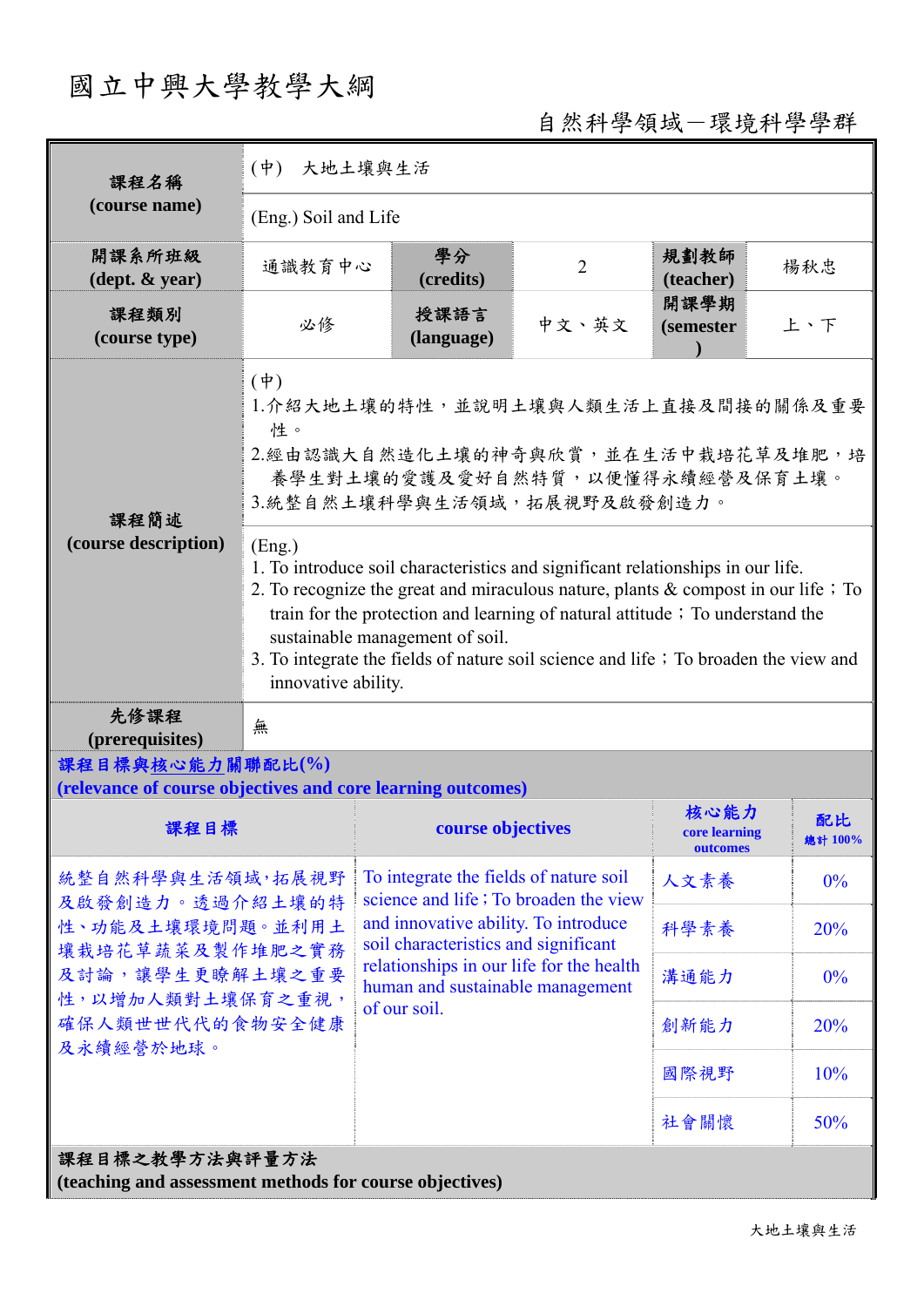## 教學方法 **(teaching methods)** 學習評量方式 **(evaluation)**

講授為主、討論、報告 (期末考+期未考+習作及討論)/3

## 授課內容(單元名稱與內容、習作 **/** 考試進度、備註)

**(course content and homework / tests schedule)** 

| 週次  | 授<br>課<br>大<br>綱           |
|-----|----------------------------|
| 1.  | 簡介課程及土壤的來源一地球的皮膚(1)        |
| 2.  | 簡介課程及土壤的來源一地球的皮膚(2)        |
| 3.  | 土壤的特性(無生命+生命之自然體)-大地的神奇(1) |
| 4.  | 土壤的特性(無生命+生命之自然體)-大地的神奇(2) |
| 5.  | 土壤的功能(1)-大地的力量(1)          |
| 6.  | 土壤的功能(1)-大地的力量(2)          |
| 7.  | 實務一栽培花草蔬菜習作及討論(1)          |
| 8.  | 實務-栽培花草蔬菜習作及討論(2)          |
| 9.  | 期中考試                       |
| 10. | 土壤的功能一環境淨化的能力(1)           |
| 11. | 土壤的功能一環境淨化的能力(2)           |
| 12. | 土壤微生物的特性及多樣性功能(1)          |
| 13. | 土壤微生物的特性及多樣性功能(2)          |
| 14. | 土壤微生物的應用(1)                |
| 15. | 土壤微生物的應用(2)                |
| 16. | 土壤污染問題及復育管理                |
| 17. | 全球暖化與土壤環境永續經營的關係           |
| 18. | 期末考試                       |

教科書**&**參考書目(書名、作者、書局、代理商、說明) **(textbook & other references)**